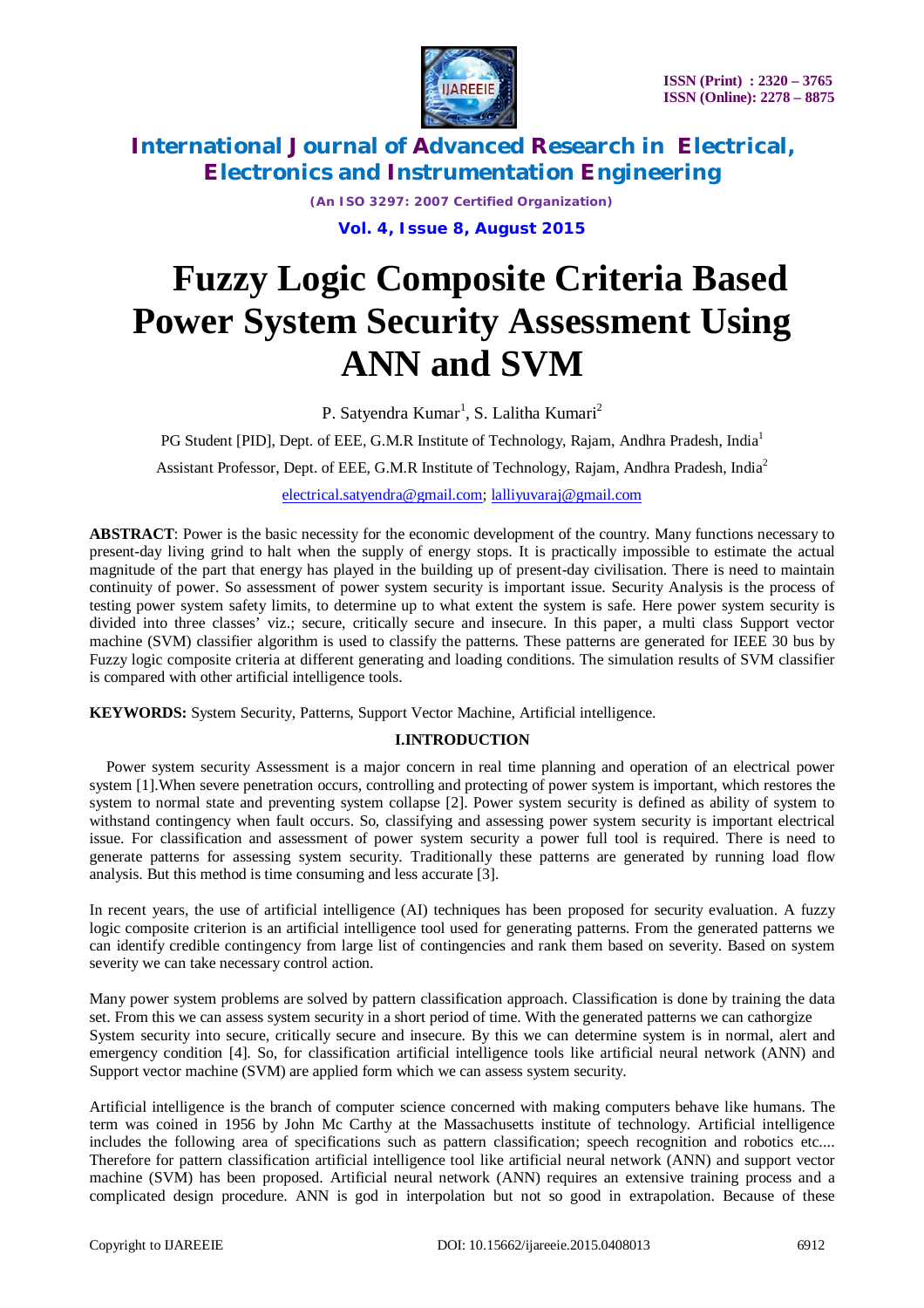

*(An ISO 3297: 2007 Certified Organization)*

### **Vol. 4, Issue 8, August 2015**

drawbacks there is need to use a more efficient classifier algorithm for pattern classification for evaluating the system security. Therefore a multiclass support vector machine classifier is designed and implemented for security evaluation and classification [4].

Support vector machine is a supervised learning algorithm widely used in the field of machine learning and pattern classification. By linear or non-linear separation surface in the input space classification is achieved [5]. Based on the training set classification function is designed. To construct an optimal hyper plane SVM use iterative training algorithm which minimize error function? Here for assessing system security a multiclass support vector machine is used [6].

#### **II.POWER SYSTEM SECURITY ASSESSMENT**

The term 'security' as defined by NERC (1997) is the ability of the electric system to withstand sudden disturbance such as electric circuit or unanticipated loss of system element. Security assessment can be determined based on contingency ranking. A set of most probable contingencies is first specified for security assessment. This set may include outage of lines, sudden variation in loads/generation, and due to transformer tap setting [1]. Based on the value of security index power system security is divided into three classes secure, critically secure and insecure. The security level is defined based on the computation of term called Fuzzy logic composite criteria (FLCC). The system is said to be secure if the power generation and bus voltages are well within their limits [3]. The Fuzzy Logic Composite Criteria (FLCC) is computed by calculating the overall security index of line loadings, voltage profile, voltage stability indices, real/ reactive power outputs and transformer tapping's [8].

#### **III.PROPOSED SYSTEM**



Fig. 1Single line diagram of IEEE-30 bus system

The proposed system consists of 30 buses out of which 6 are generation buses, 21 are load buses and 3 are SVC (static var compensator) buses and 37 transmission lines. For this proposed system operating conditions are changed to test the system. The violations of thermal limits of transmission lines and bus voltage limits are the main concerns of security analysis. System is said to be secure if the bus voltage magnitudes and real/reactive power generation of generator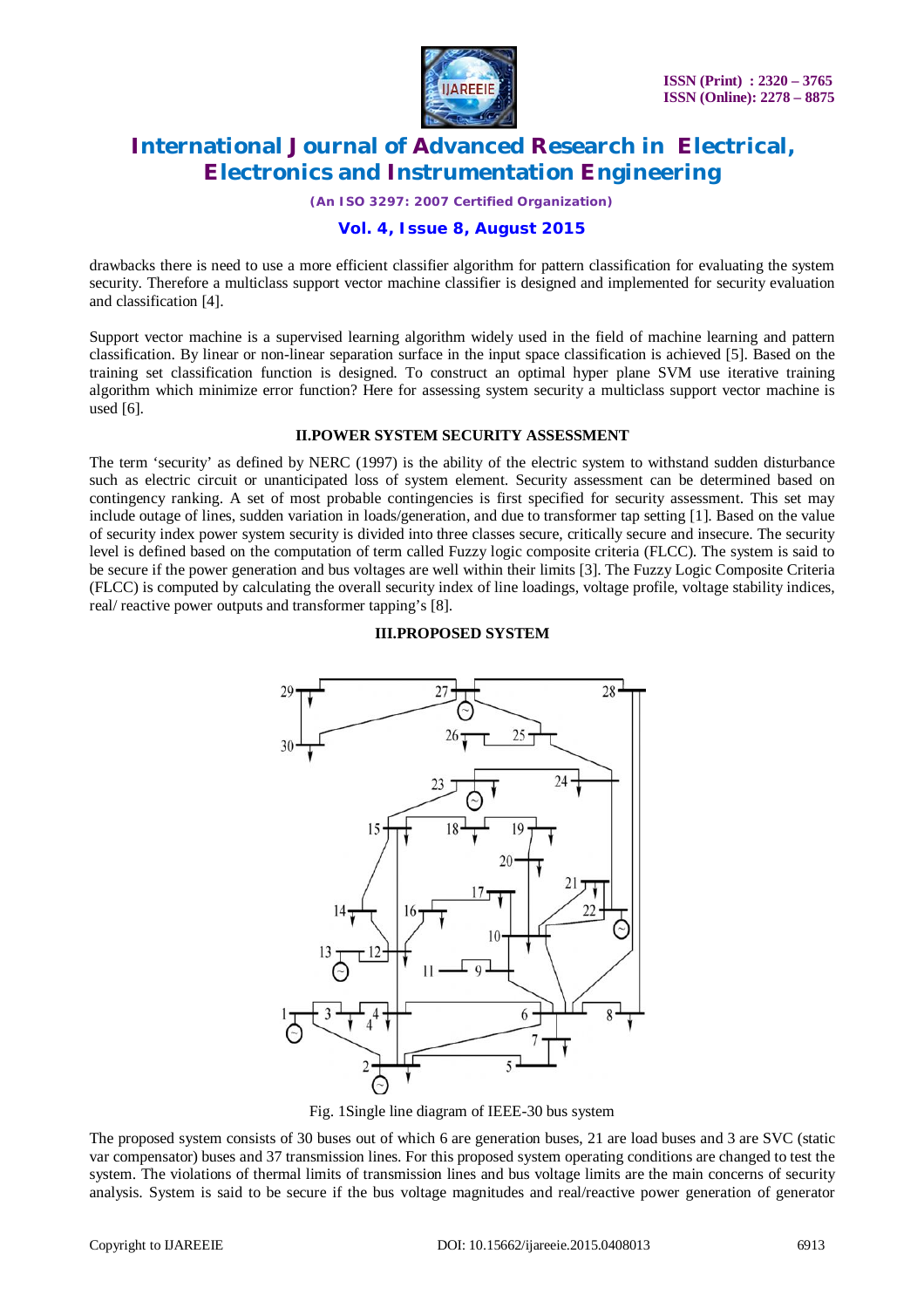

*(An ISO 3297: 2007 Certified Organization)*

### **Vol. 4, Issue 8, August 2015**

buses are well within their limits, with no occurrence of line overloads [2]. By making line outage there is possibility of occurring contingency. Number of contingency condition has been created, and each condition is applied to Fuzzy logic to obtain security index at each condition. Security index is computed by calculating the overall security index of line  $\text{loadings (OSI}_{LL}$ , voltage profile ( $\text{OSI}_{VP}$ ), voltage stability index ( $\text{OSI}_{VS}$ ), reactive power output ( $\text{OSI}_{CG}$ ), real power outputs ( $OSI_{PG}$ ) and transformer tap settings ( $OSI_{TP}$ ) Based on index value obtained class labels' are been categorized [8].



Fig. 2 Parallel operated fuzzy inference system

The Fuzzy logic composite criteria (FLCC) is computed by calculating the overall security index of line loading ( $OSI_{LL}$ ), voltage profile  $OSI_{VP}$ ), voltage stability index  $OSI_{VSI}$ ), reactive power output  $(SI_{OG})$  and transformer tap settings ( $OSI_{TP}$ ). The equations of  $OSI_{LL}$ ,  $OSI_{VP}$ ,  $OSI_{VS}$ ,  $OSI_{OG}$  and  $OSI_{TP}$  are shown below:

> $OSI_{LL} = \sum W_{LL} SI_{LL}$  (1)  $OSI_{VP} = \sum W_{VP} SI_{VP}$  (2) OSI  $_{\text{VSI}} = \sum_{\text{W}} W_{\text{VSI}} \sin \left( \frac{\hat{a}}{2} \right)$  $OSI_{TP} = \sum W_{TP} SI_{TP}$  (4)  $OSI_{OG} = \sum W_{OG} SI_{OG}$  (5)

Where W= Weight coefficient for a severity index and SI= Severity index of a pre/post-contingent quantity.

#### $FLCC = OSI_{LL} + OSI_{VP} + OSI_{VSI} + OSI_{OG} + OSI_{TP}$

#### **IV.CLASSFICATION OF POWER SYSTEM SECURITY**

The severity of each system is tested under normal conditions by creating a line outage. The line that is mostly affected by line outage can be identified by creating this contingency. Contingency is known as an unpredictable condition in the power system. The impact of occurrence of contingencies should be evaluated. Contingency analysis means detecting post contingency operational limits violations. Primary purpose of maintaining power system security is to keep power system operation under stable conditions such that the single line failure does not lead to cascade tripping ad overall blackout. This purpose makes system to operate in a secure way [7]. Fuzzy logic is used for analysing contingencies. Patterns are generated by creating different line outages and changing generation for an IEEE 30 bus system and they are tabulated below. These patterns are generated by executing Mat lab programs for FLCC.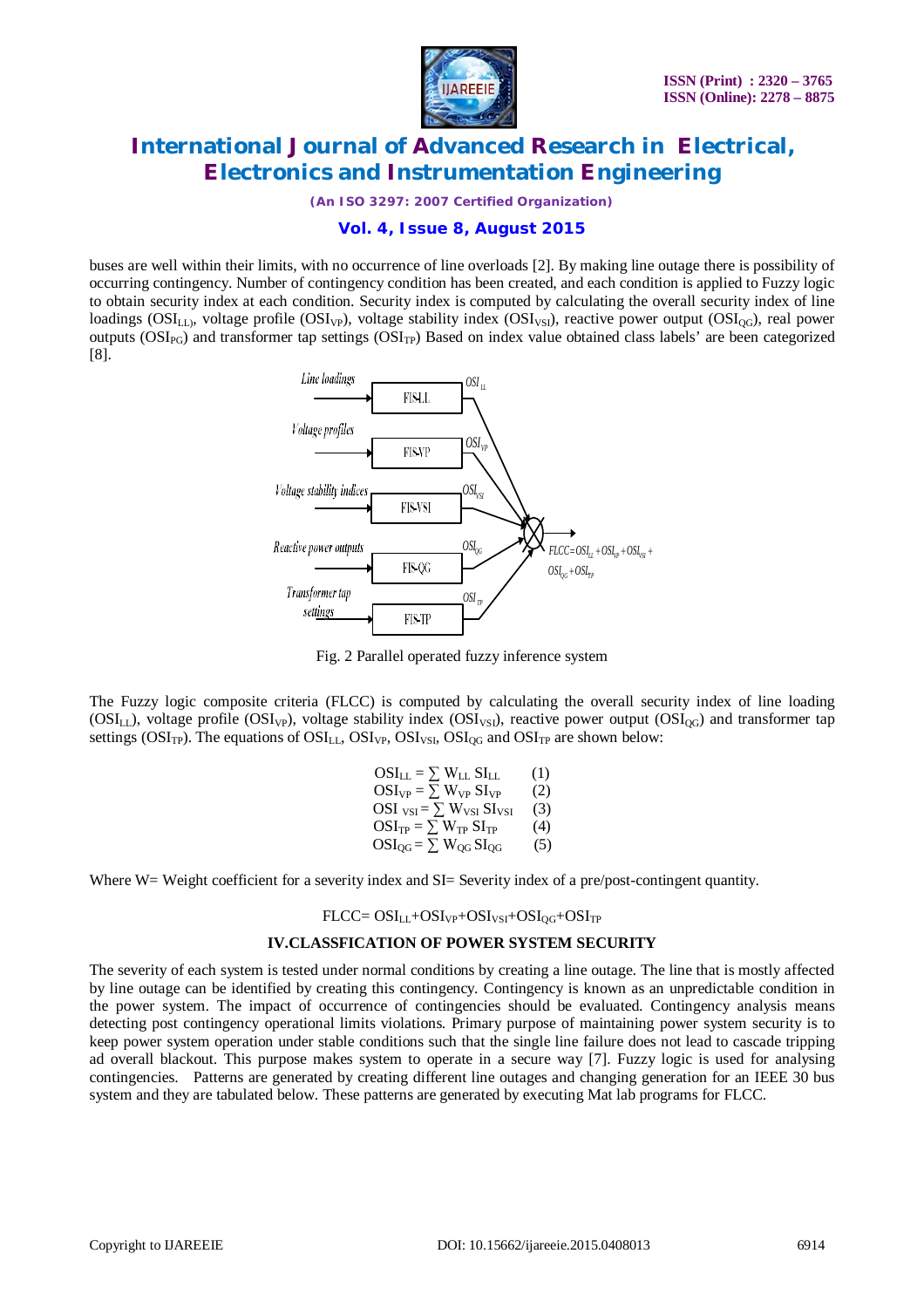

*(An ISO 3297: 2007 Certified Organization)*

| <b>TYPE</b>        | <b>OSILL</b> | <b>OSIVP</b> | <b>OSI</b> | <b>OSI</b> | <b>OSI</b> | <b>FLCC</b> |
|--------------------|--------------|--------------|------------|------------|------------|-------------|
| OF                 |              |              | <b>VSI</b> | QG         | <b>TP</b>  |             |
| <b>CLASS</b>       |              |              |            |            |            |             |
| Class A            | 318.75       | 216          | 96         | 54         | 126        | 811.7       |
| Class A            | 325          | 216          | 96         | 54         | 126        | 817.9       |
| Class A            | 337.5        | 216          | 96         | 54         | 126        | 830.5       |
| Class A            | 343.75       | 216          | 96         | 54         | 126        | 836.7       |
| Class A            | 350          | 216          | 96         | 54         | 126        | 842.9       |
| Class A            | 352.60       | 216          | 96         | 54         | 126        | 845.6       |
| Class A            | 356.25       | 216          | 96         | 54         | 126        | 849.2       |
| Class B            | 362.5        | 216          | 96         | 54         | 126        | 855.5       |
| Class B            | 375          | 216          | 96         | 54         | 126        | 868.0       |
| Class B            | 381.25       | 216          | 96         | 54         | 126        | 874.2       |
| Class B            | 387.5        | 216          | 96         | 54         | 126        | 880.5       |
| Class B            | 387.5        | 216          | 96         | 54         | 126        | 880.5       |
| Class B            | 393.75       | 216          | 96         | 54         | 126        | 886.7       |
| Class B            | 400          | 216          | 96         | 54         | 126        | 892.9       |
| Class C            | 412.5        | 216          | 96         | 54         | 126        | 905.5       |
| Class C            | 337.5        | 292.5        | 96         | 54         | 126        | 907.0       |
| Class C            | 425          | 216          | 96         | 54         | 126        | 918.0       |
| Class <sub>C</sub> | 431.25       | 216          | 96         | 54         | 126        | 924.2       |
| Class C            | 437.49       | 216          | 96         | 54         | 126        | 930.4       |
| Class C            | 362.5        | 216          | 96         | 145        | 126        | 946.4       |
| Class C            | 368.75       | 304.78       | 120        | 54         | 126        | 974.5       |

### **Vol. 4, Issue 8, August 2015**

Table 1 Pattern for IEEE 30-Bus System for Line Outage

Based on FLCC values obtained, system security is ranked and classes are specified. System security is divided into three classes:-

| Class Category/Label | FLCC       |
|----------------------|------------|
| Class A              | 800 to 850 |
| Class B              | 850 to 900 |
| Class C              | Above 900  |

After specifying classes Artificial Intelligence tools is applied to separate different classes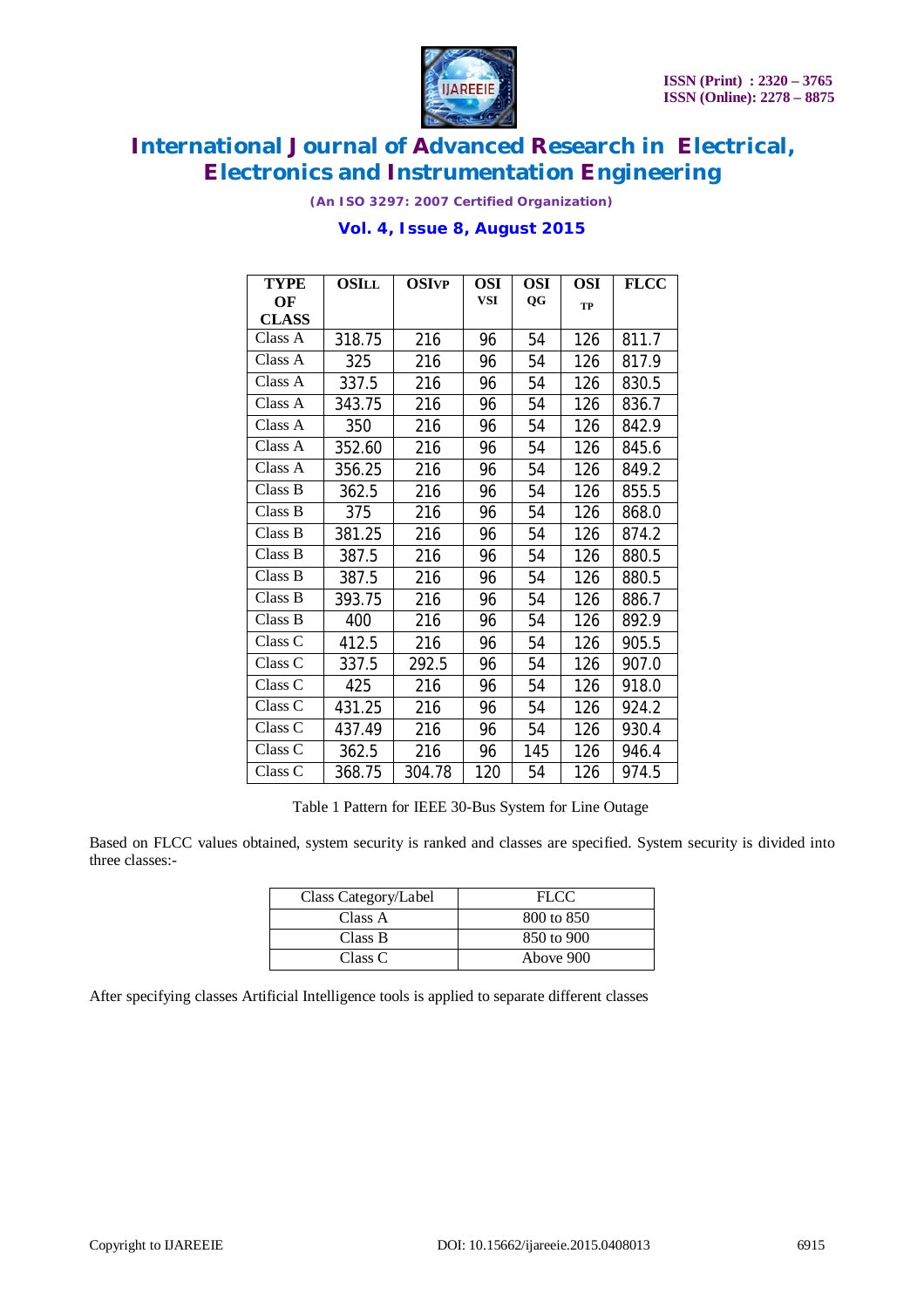

*(An ISO 3297: 2007 Certified Organization)*

#### **Vol. 4, Issue 8, August 2015**



Fig. 3 Classification of system security using ANN

The simulation results obtained by artificial intelligence tools are shown in Figs. 3-10. By using artificial neural network pattern are not classified successfully. So for classifying patterns support vector machine has been used [8]. For identifying the support vectors we use fast iterative algorithm for given set of points. This algorithm makes repeated passes over the data to satisfy Karush-Kuhn-Tucker (KKT) constraints. Our algorithm works by maintaining a candidate support vector set.



Fig. 4 Classification of system security using SVM for class B & C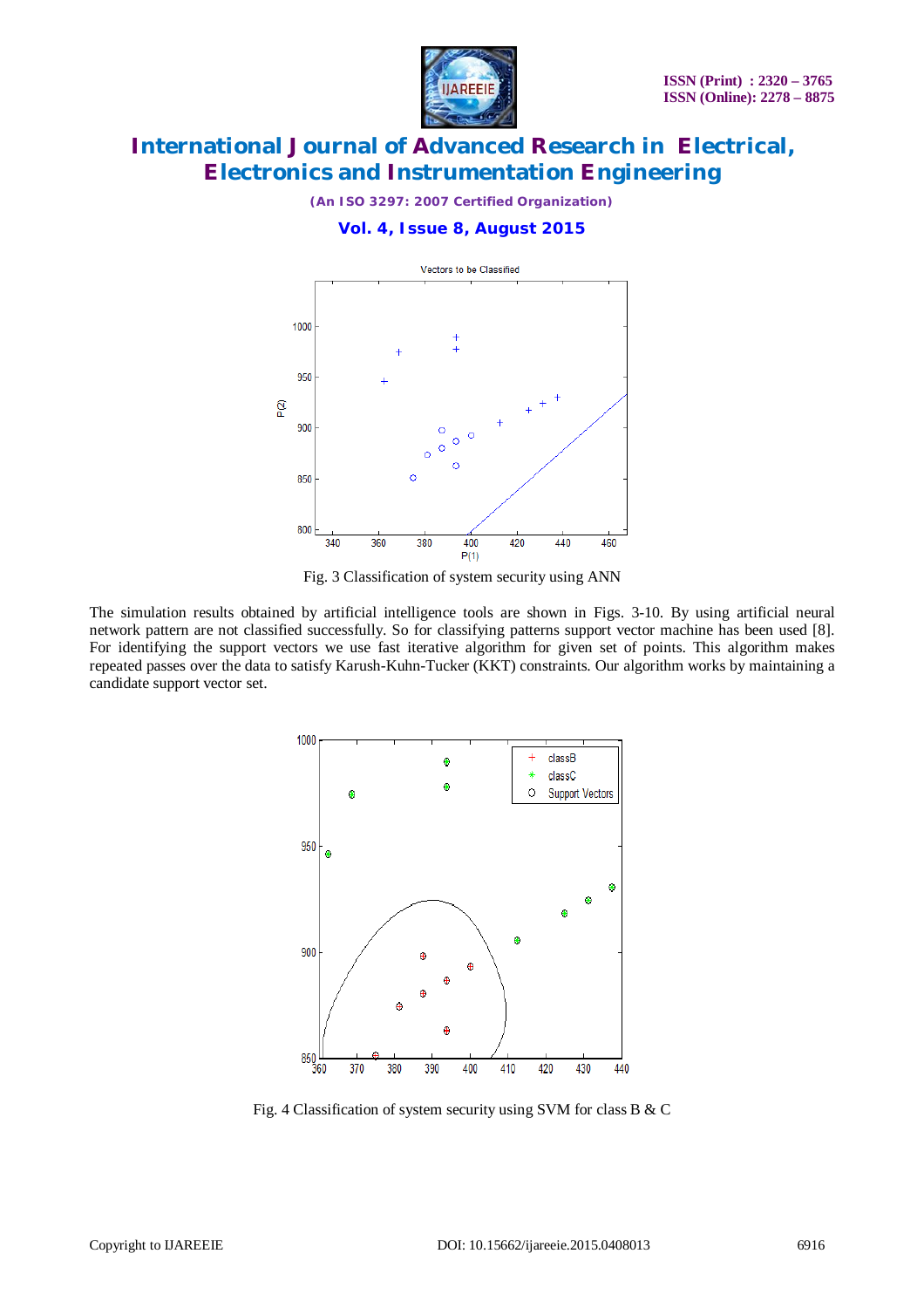

*(An ISO 3297: 2007 Certified Organization)*

**Vol. 4, Issue 8, August 2015**



Fig. 5 Classification of system security using SVM for class A & B



Fig. 6 Classification of system security using SVM for class A & C

| <b>CLASS</b> | <b>OSILL</b> | <b>OSIVP</b> | <b>OSI</b> | <b>OSI</b> | <b>OSI</b> | <b>FLCC</b> |
|--------------|--------------|--------------|------------|------------|------------|-------------|
|              |              |              | <b>VSI</b> | <b>OG</b>  | TP         |             |
| Class A      | 331.25       | 216          | 96         | 54         | 126        | 824.25      |
| Class A      | 350          | 216          | 96         | 54         | 126        | 843.001     |
| Class B      | 368.75       | 216          | 96         | 54         | 126        | 861.751     |
| Class B      | 406.2496     | 216          | 96         | 54         | 126        | 899.251     |
| Class C      | 424.9996     | 216          | 96         | 54         | 126        | 918.001     |
| Class A      | 331.25       | 216          | 96         | 54         | 126        | 824.251     |
| Class C      | 462.4996     | 216          | 96         | 54         | 126        | 955.501     |
| Class B      | 406.2496     | 216          | 96         | 54         | 126        | 899.251     |
| Class C      | 437.4996     | 216          | 96         | 54         | 126        | 930.501     |

Table 2 Patterns FOR IEEE 30-Bus System for Generation Change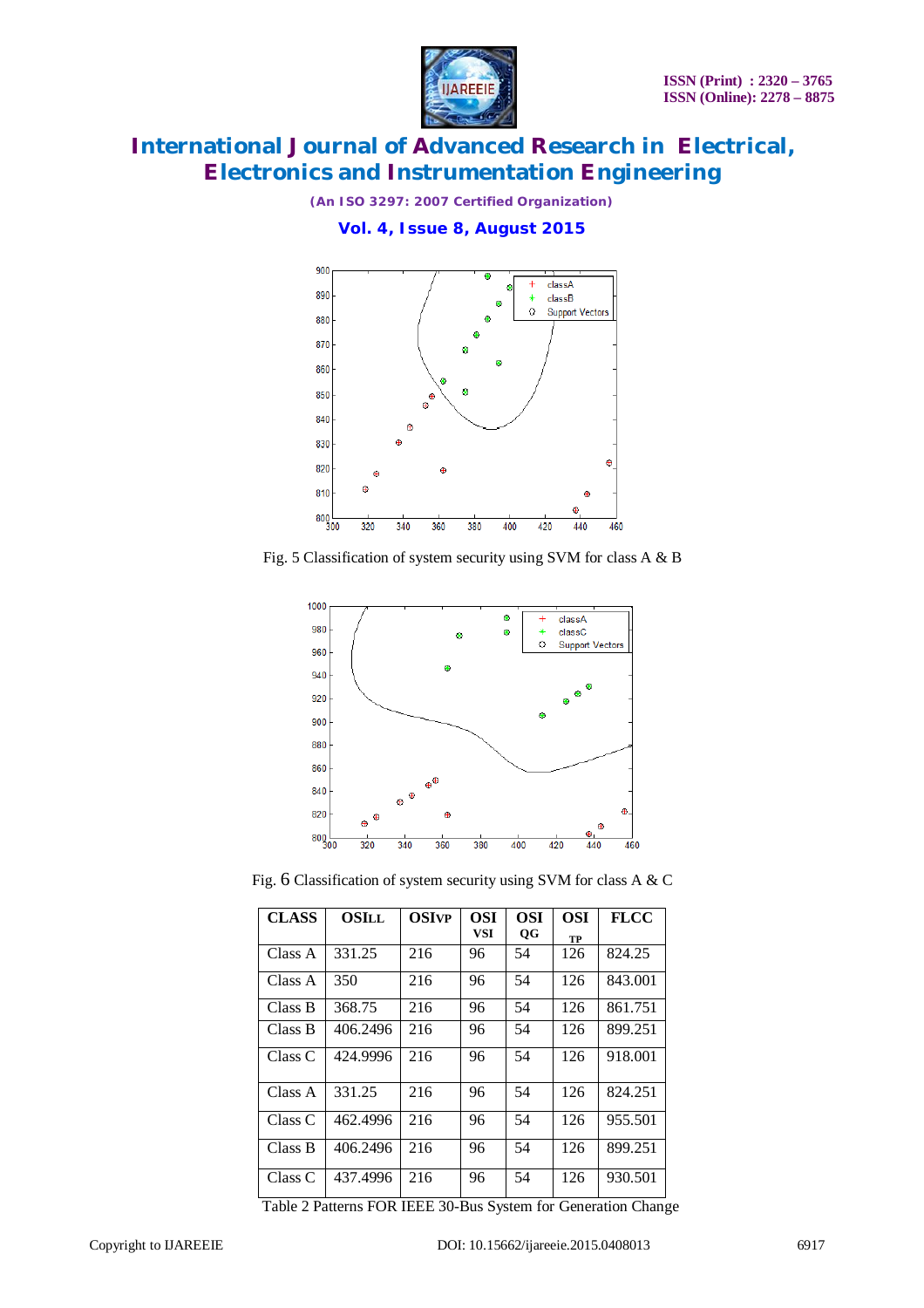

*(An ISO 3297: 2007 Certified Organization)*

**Vol. 4, Issue 8, August 2015**



Fig. 7 Classification of system security using ANN



Fig. 8 Classification of system security using SVM for class B & C



Fig. 9 Classification of system security using SVM for class A & C

### **V. PROPOSED ALGORITHM**

Simple SVM Candidate Support vector  $=$  {closest pair from opposite classes} While there are violating points do Find a violator